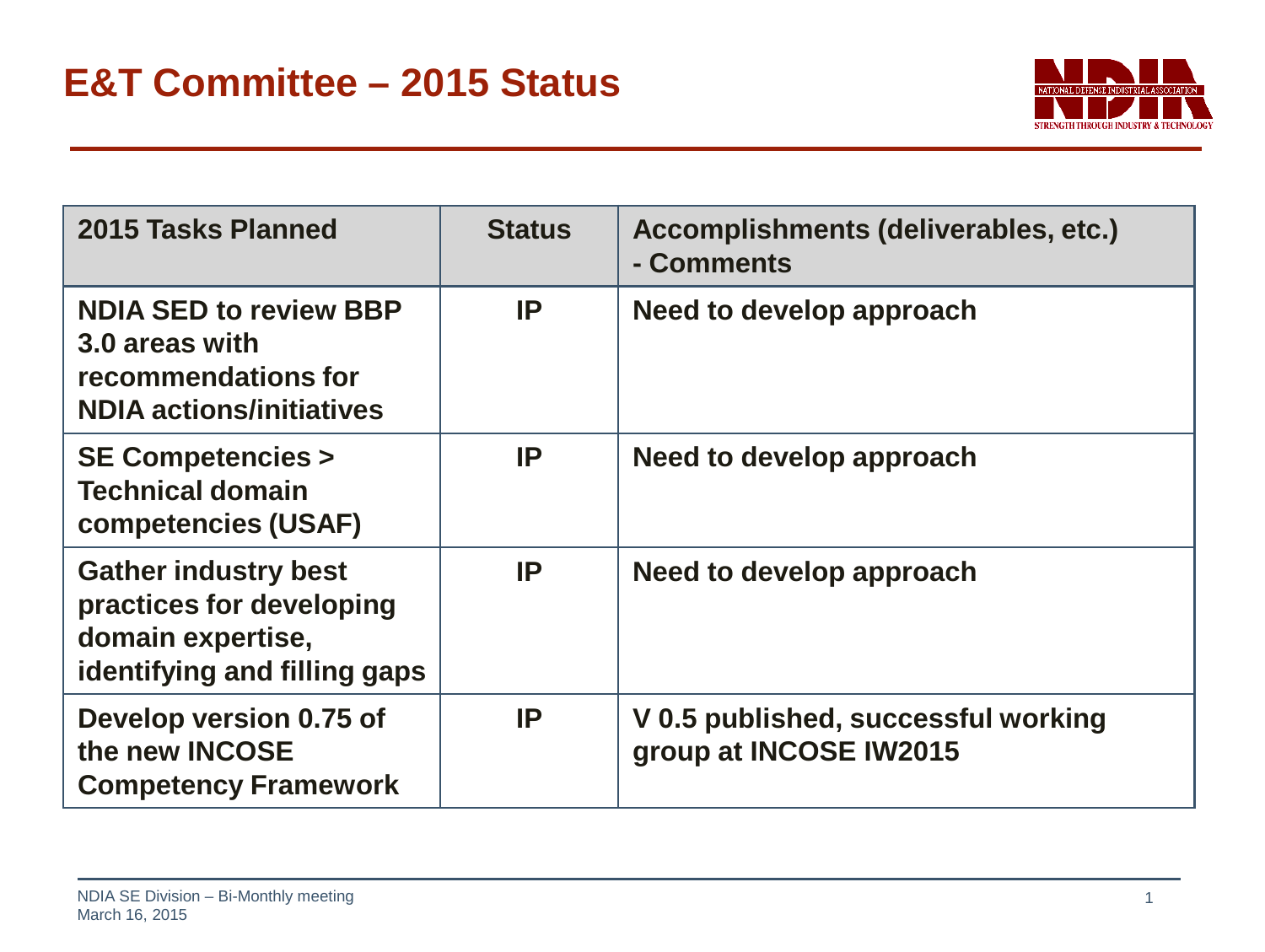

| <b>Proposed 2015 Tasks:</b><br>• Continue working with the INCOSE<br><b>Competency Working Group to</b><br>develop the next generation of the<br><b>Competency Framework</b>                                               | <b>Deliverables/Products</b><br>• Published Version 0.5 of the Proposed<br><b>INCOSE Systems Engineering</b><br><b>Competency Framework – paper</b><br>accepted for INCOSE IS 2015<br>• Publish V 0.75 by INCOSE IW 2016 |
|----------------------------------------------------------------------------------------------------------------------------------------------------------------------------------------------------------------------------|--------------------------------------------------------------------------------------------------------------------------------------------------------------------------------------------------------------------------|
| <b>Schedule / Resources</b>                                                                                                                                                                                                | <b>Issues / Concerns:</b>                                                                                                                                                                                                |
| • E&T Committee telecon planned for<br>early April<br>• May be in conjunction with Joint E&T<br>and Competency WG telecon<br>• Plan to meet at IS 2015<br>• Other telecons and local working<br>meetings will be scheduled | • Volunteer labor – lots of work to be done,<br>do we have the right number of people<br>with available time to do it?                                                                                                   |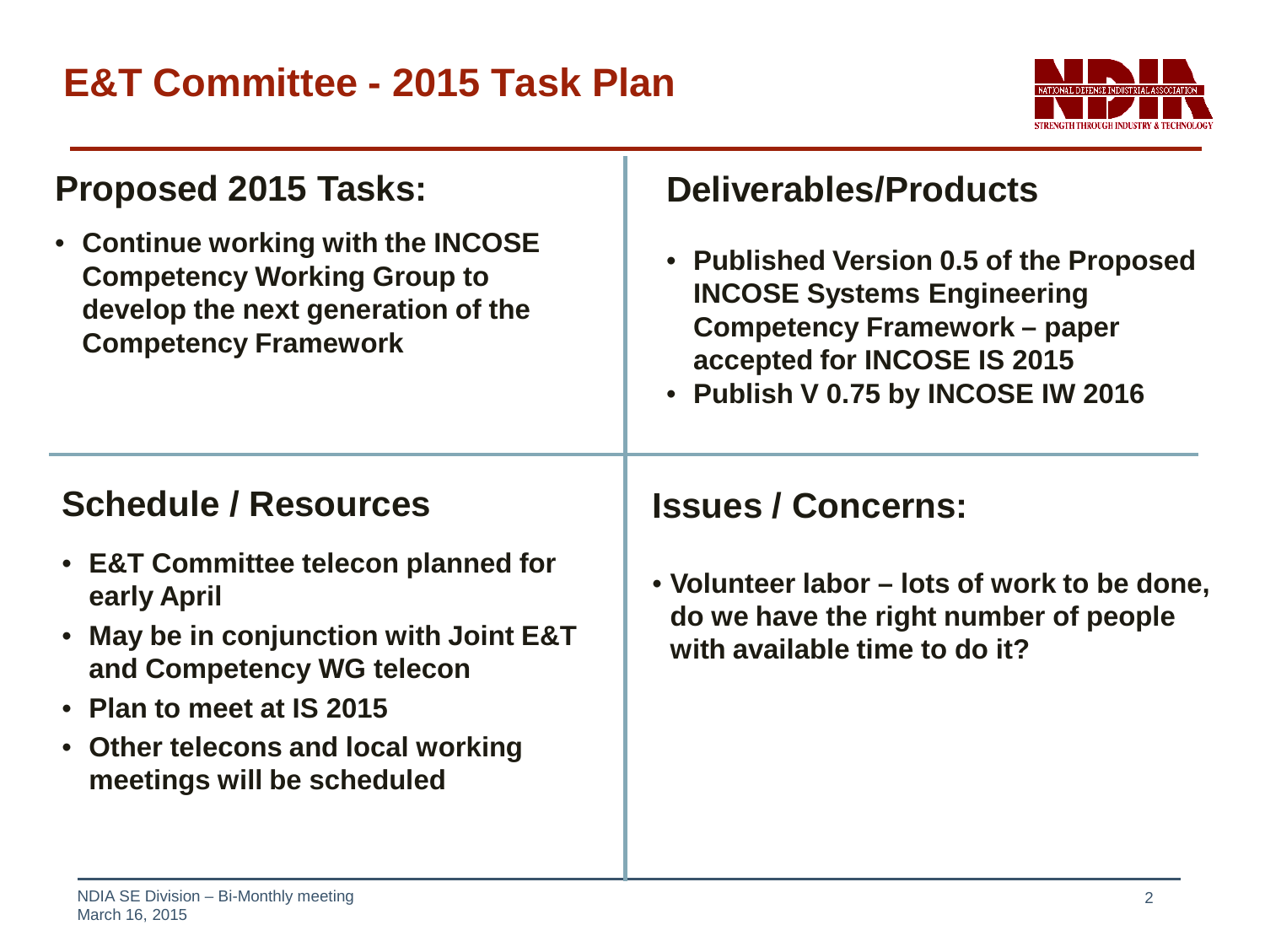

## **Determined Tasks and Assigned Task Leads**

- **Align with INCOSE UK Competency Framework – Mimi Heisey**
- **Align with DAU Competency Model and Acquisition Workforce Qualification Initiative – John Snoderly**
- **Align with US Navy SE Competency Career Model – Corina White**
- **Align with SE Handbook V 4.0 and Certification Program – Jerry Fisher, John Clark & Ian Presland**
- **Align with INCOSE Professional Development Initiative – Don Gelosh**
- **Align with SERC Helix Research Program – Christina Barboza**
- **Align with SEBoK Part 5 – Heidi Davidz**
- **Align with ITBoK – Ken Nidiffer**
- **Develop initial draft Role Definition Guide – Richard Beasley**
- **Develop Example Competency Models:**
	- **Systems Security Engineering – Don Gelosh**
	- **Energy – Philip Schoonover**
	- **Transportation & Health Care – Anne O'Neil**